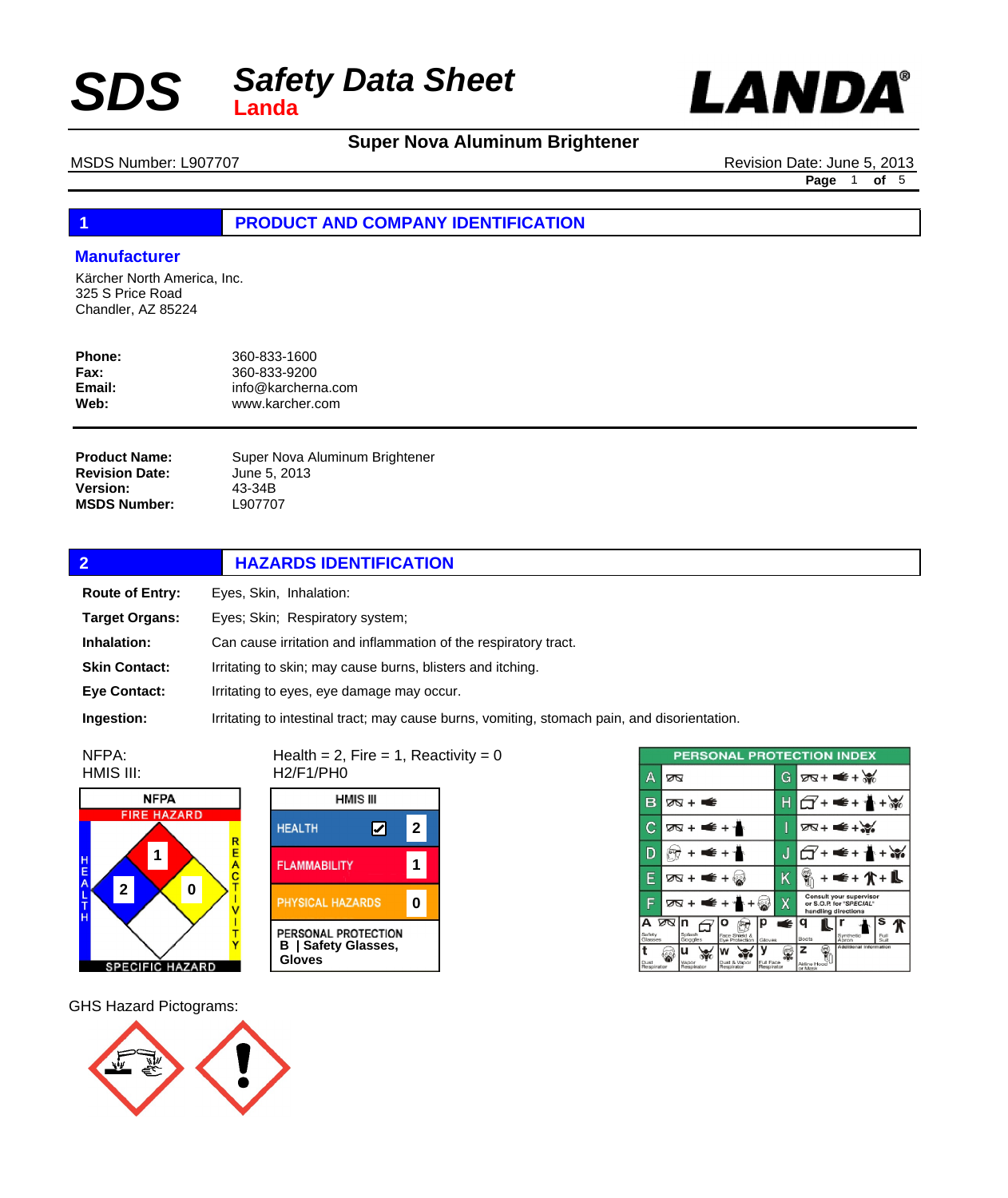

### **Super Nova Aluminum Brightener**

MSDS Number: L907707 **MSDS Number: L907707** Revision Date: June 5, 2013 **Page** 2 **of** 5

GHS Classifications: Health, Acute toxicity, 4 Oral Health, Acute toxicity, 4 Dermal Health, Serious Eye Damage/Eye Irritation, 1

GHS Phrases:

 Warning, H302 - Harmful if swallowed Warning, H312 - Harmful in contact with skin Danger, H318 - Causes serious eye damage

GHS Precautionary Statements:

Wash thoroughly after handling.

 Do not eat, drink or smoke when using this product.

 Wear protective gloves/protective clothing/eye protection/face protection.

 IF SWALLOWED: Call a POISON CENTER or doctor/physician if you feel unwell.

 IF ON SKIN: Wash with soap and water.

 IF IN EYES: Rinse continuously with water for several minutes. Remove contact lenses if present and easy to do.

Continue rinsing.

 Wash contaminated clothing before reuse.

**3 HAZARDS IDENTIFICATION**

#### **Ingredients:**

|                             | CAS #   Percentage | Chemical Name                   |
|-----------------------------|--------------------|---------------------------------|
| $111 - 76 - 2 \mid 28$      |                    | Ethylene glycol monobutyl ether |
| $1341 - 49 - 7$   <10%      |                    | Ammonium bifluoride             |
| $7664 - 93 - 9$ $\leq 23\%$ |                    | Sulfuric acid                   |

#### **OSHA Regulatory Status:**

This SDS contains valuable information critical to the safe handling and proper use of this product. This SDS should be retained and available for employees and other users of this product.

| 4                    | <b>FIRST AID MEASURES</b>                                                                                                                                                                                                                                                                                                              |
|----------------------|----------------------------------------------------------------------------------------------------------------------------------------------------------------------------------------------------------------------------------------------------------------------------------------------------------------------------------------|
| <b>Inhalation:</b>   | Remove from exposure and get fresh air. Keep warm and at rest. Get medical attention immediately if artificial<br>respiration is required.                                                                                                                                                                                             |
| <b>Skin Contact:</b> | Remove contaminated clothing, jewelry and shoes immediately. Flush affected area with large amounts of water, then<br>use soap or mild detergent and large amounts of water for 15-20 minutes to cleanse area. If skin is severely irritated or<br>burned, get medical attention immediately.                                          |
| Eye Contact:         | Immediately flush eyes with large amounts of water occasionally lifting upper and lower lids for at least 15 minutes. Get<br>immediate medical attention.                                                                                                                                                                              |
| Ingestion:           | Rinse mouth with water. DO NOT INDUCE VOMITING unless instructed to by medical personnel. If vomiting occurs<br>keep head lower than hips to help prevent aspiration. If person is unconscious, do not induce vomiting; turn their head<br>to the side. Never make an unconscious person vomit or drink fluids. Get medical attention. |

| 5                          | <b>FIRE FIGHTING MEASURES</b> |
|----------------------------|-------------------------------|
| <b>Flash Point:</b>        | 100°C/212°F                   |
| <b>Flash Point Method:</b> | Closed Cup                    |

Wear self-contained breathing apparatus and other protective clothing. Use any standard agent - choose the one most appropriate for type of surrounding fire.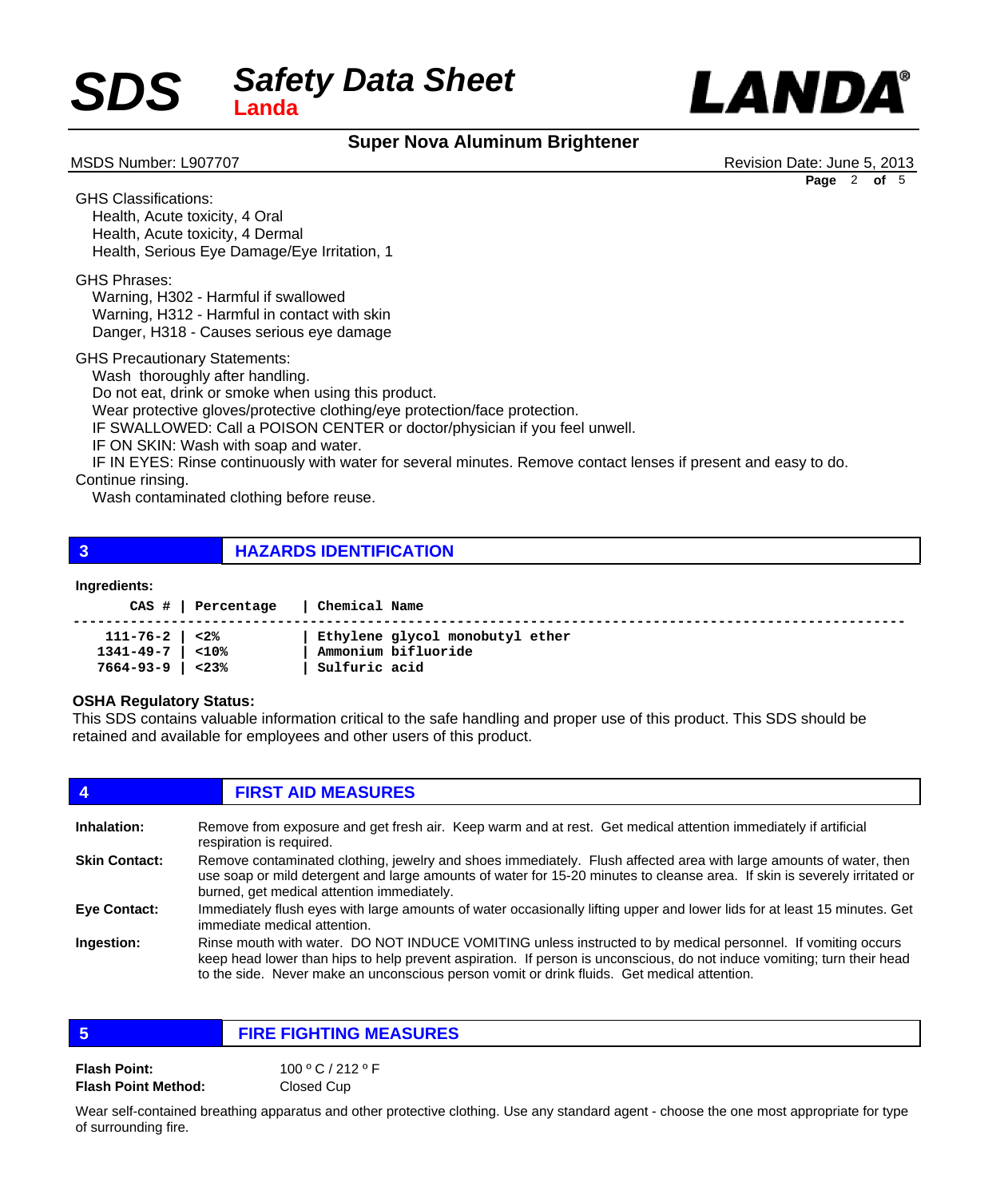



**Super Nova Aluminum Brightener**

MSDS Number: L907707 **Revision Date: June 5, 2013** 

**Page** 3 **of** 5

#### **6 ACCIDENTAL RELEASE MEASURES**

Isolate area; keep unnecessary personnel away. Do not discharge into drains. Ventilate closed spaces before entering. Prevent further leakage or spillage if safe to do so. Prevent entry into waterways, sewers, basements or confined areas. Wear appropriate protective equipment and clothing during cleanup. Use a non-combustible material like vermiculite, sand or earth to soak up the product and place into a container for later disposal.

|                              | <b>HANDLING AND STORAGE</b>                                                                                                                            |
|------------------------------|--------------------------------------------------------------------------------------------------------------------------------------------------------|
| <b>Handling Precautions:</b> | Do not get in eyes, on skin, or on clothing. Do not breathe vapor. Keep container closed. Promptly clean<br>up spills. Wash thoroughly after handling. |
| <b>Storage Requirements:</b> | Store out of reach of children; keep container closed; store in a cool, well-ventilated place.                                                         |

**8 EXPOSURE CONTROLS/PERSONAL PROTECTION**

Normal room ventilation is satisfactory for limited use. HMIS PP, B | Safety glasses, Gloves **Engineering Controls: Personal Protective Equip:**

Ethylene glycol butyl ether 111-76-2 OSHA PEL 50 ppm - 240 mg/m3

#### **9 PHYSICAL AND CHEMICAL PROPERTIES** Liquid 9.72 lb/gal <1 as is **Physical State: Spec Grav./Density: pH: Odor: Solubility:** Solvent Soluble **Appearance:** Clear colorless

**10 STABILITY AND REACTIVITY**

| Stability:                       | Product is stable under normal conditions.                                                                                                                                 |
|----------------------------------|----------------------------------------------------------------------------------------------------------------------------------------------------------------------------|
| <b>Conditions to Avoid:</b>      | None Known                                                                                                                                                                 |
| <b>Materials to Avoid:</b>       | Strong oxidizing or acidic materials                                                                                                                                       |
| <b>Hazardous Decomposition:</b>  | Exposure to fire may liberate carbon dioxide, carbon monoxide, organic acids, and other unidentified<br>thermal decomposition products from this product or its packaging. |
| <b>Hazardous Polymerization:</b> | Will not occur.                                                                                                                                                            |

**11 TOXICOLOGICAL INFORMATION**

#### **Toxicity Data:**

Ethylene glycol butyl ether 111-76-2

Oral ( LD 50): 917 mg/kg - Rat

Inhalation ( LC 50): 2900 mg/m3/7H - Rat

Skin irritation: Mild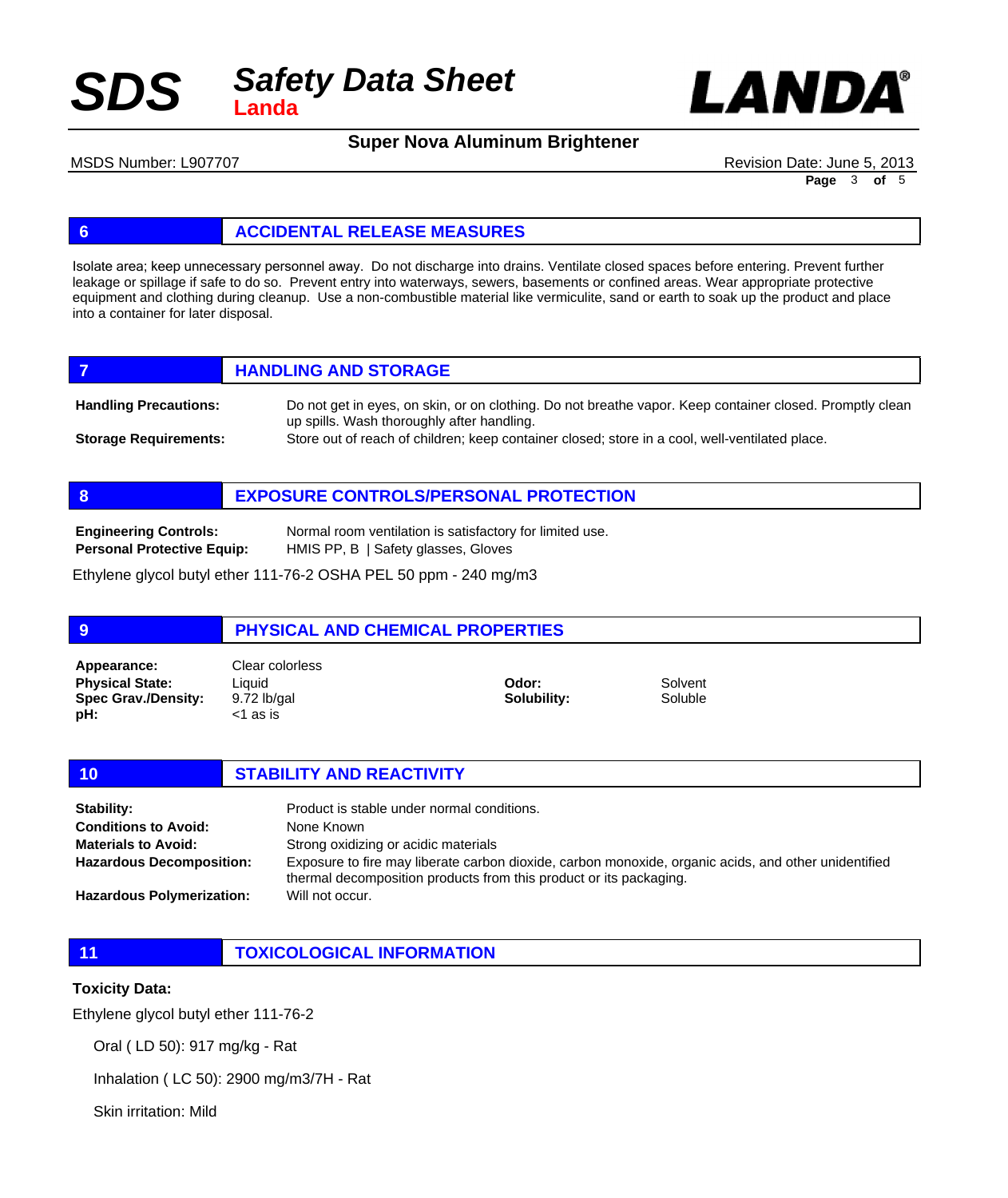

### **Super Nova Aluminum Brightener**

 Eye irritation: Mild Sensitation: Not considered an occupational sensitizer Ammonium Bifluoride 134-14-97 Oral ( LD 50): Not Listed on RTECS Inhalation ( LC 50): Not Listed on RTECS Skin irritation: Mild Eye irritation: Severe Sensitation: Not considered an occupational sensitizer Sulfuric acid 7664-93-9 Oral ( LD 50): 350 mg/kg - Rat Inhalation ( LC 50): 510 mg/m3/2H - Rat Skin irritation: Severe - Rabbit Eye irritation: Severe - Rabbit Sensitation: Not considered an occupational sensitizer **12 ECOLOGICAL INFORMATION** MSDS Number: L907707 **MSDS Number: L907707** Revision Date: June 5, 2013 **Page** 4 **of** 5

On the basis of available information, this material is not expected to produce any significant environmental effects when recommended use instructions are followed.

**13 DISPOSAL CONSIDERATIONS** 

Dispose of in accordance with all applicable regulations.

**14 TRANSPORT INFORMATION**

UN1760 Corrosive Liquids, n.o.s., (Sulfuric acid), 8, II Ship in accordance with 49 CFR parts 100-185.